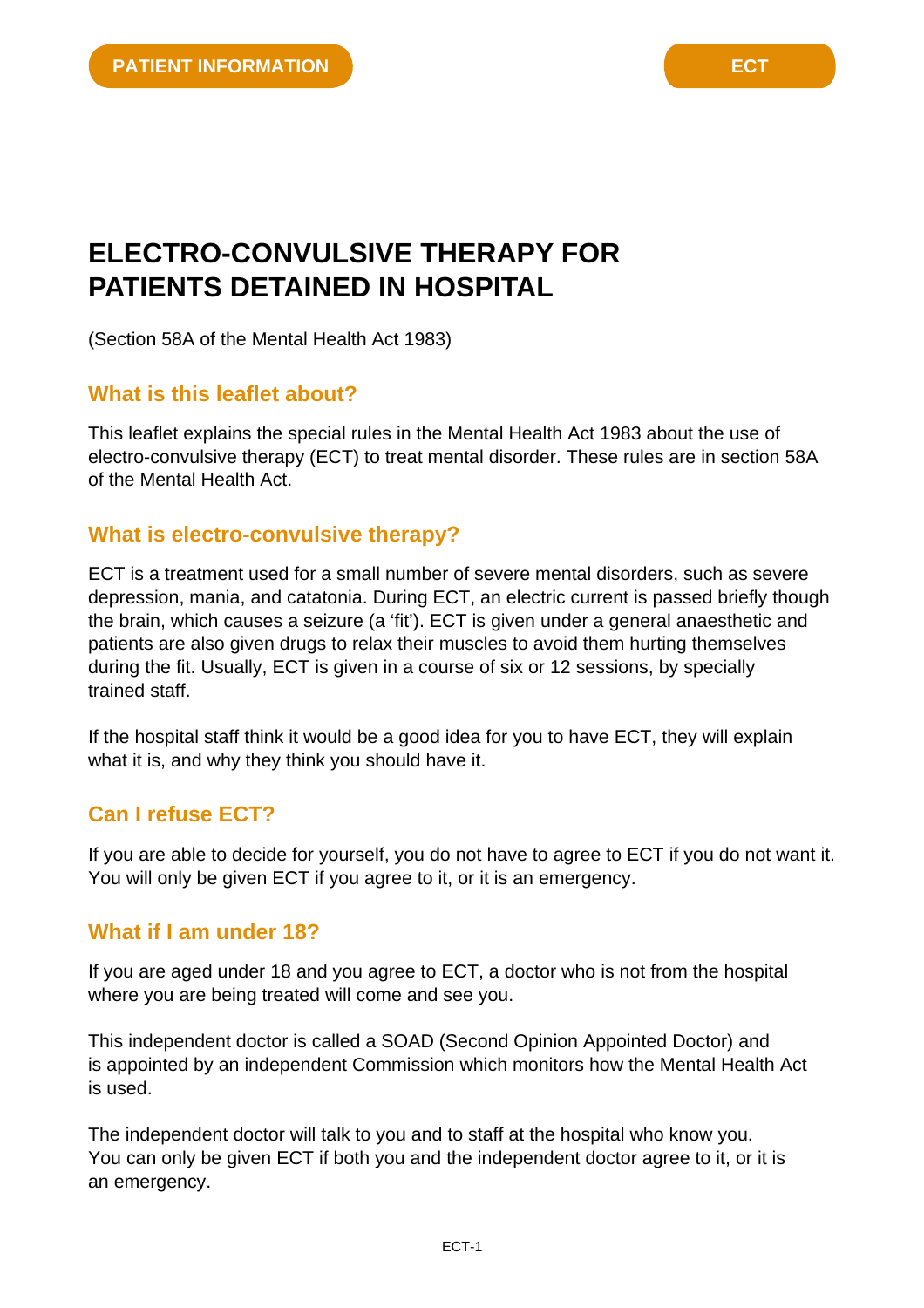The hospital staff may think that, because of your mental disorder, you are not able to decide for yourself whether to have ECT.

This means they think you cannot understand what ECT is, what it is for, and what its effects and benefits might be.

If they think you are not able to decide for yourself, the hospital staff will ask an independent doctor (a SOAD) to come and see you. The independent doctor will talk to you and to staff at the hospital who know you.

If the independent doctor agrees that you are not able to decide for yourself, the independent doctor can agree to allow the hospital staff to give you ECT. Unless it is an emergency, you can only be given ECT if the independent doctor has agreed.

But the independent doctor cannot agree to allow the hospital staff to give you ECT if you have made a legally binding advance decision to refuse ECT under the Mental Capacity Act 2005, or someone else who is allowed to take decisions on your behalf under that Act has said that you should not have it. This could be someone to whom you have given a lasting power of attorney, a deputy appointed for you by the Court of Protection, or the Court of Protection itself. The hospital staff can give you more information about the Mental Capacity Act 2005.

#### **What happens in an emergency?**

In an emergency, you can be given ECT even if neither you nor an independent doctor has agreed to it.

But that can only be done if you need to have ECT straight away in order to save your life, or to stop your mental health getting very much worse.

## **Code of Practice**

There is a Code of Practice that gives advice to the staff in the hospital about the Mental Health Act and treating people for mental disorder. The staff have to consider what the Code says when they take decisions about your care. You can ask to see a copy of the Code, if you want.